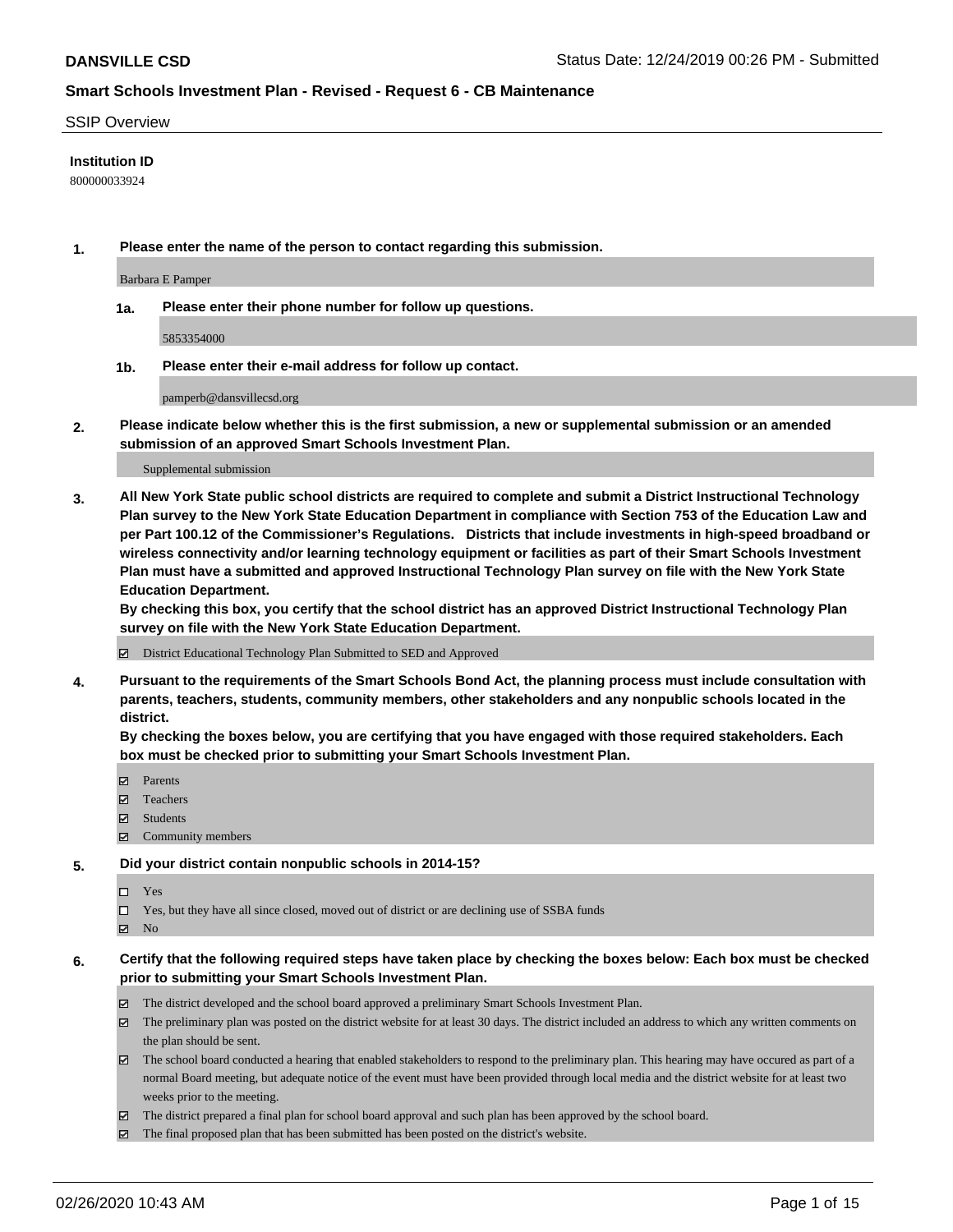SSIP Overview

**6a. Please upload the proposed Smart Schools Investment Plan (SSIP) that was posted on the district's website, along with any supporting materials. Note that this should be different than your recently submitted Educational Technology Survey. The Final SSIP, as approved by the School Board, should also be posted on the website and remain there during the course of the projects contained therein.**

DansvilleCSDSMARTSchoolsInvestmentPlan 2.pdf

**6b. Enter the webpage address where the final Smart Schools Investment Plan is posted. The Plan should remain posted for the life of the included projects.**

https://www.dansvillecsd.org/Page/2262

**7. Please enter an estimate of the total number of students and staff that will benefit from this Smart Schools Investment Plan based on the cumulative projects submitted to date.**

1,787

**8. An LEA/School District may partner with one or more other LEA/School Districts to form a consortium to pool Smart Schools Bond Act funds for a project that meets all other Smart School Bond Act requirements. Each school district participating in the consortium will need to file an approved Smart Schools Investment Plan for the project and submit a signed Memorandum of Understanding that sets forth the details of the consortium including the roles of each respective district.**

 $\Box$  The district plans to participate in a consortium to partner with other school district(s) to implement a Smart Schools project.

### **9. Please enter the name and 6-digit SED Code for each LEA/School District participating in the Consortium.**

| Partner LEA/District | ISED BEDS Code |
|----------------------|----------------|
| (No Response)        | (No Response)  |

### **10. Please upload a signed Memorandum of Understanding with all of the participating Consortium partners.**

(No Response)

### **11. Your district's Smart Schools Bond Act Allocation is:**

\$1,803,760

#### **12. Final 2014-15 BEDS Enrollment to calculate Nonpublic Sharing Requirement**

|            | l Public Enrollment | Nonpublic Enrollment | Total Enrollment | Nonpublic Percentage |
|------------|---------------------|----------------------|------------------|----------------------|
| Enrollment | .479                |                      | .479.00          | 0.00                 |

**13. This table compares each category budget total, as entered in that category's page, to the total expenditures listed in the category's expenditure table. Any discrepancies between the two must be resolved before submission.**

|                                          | Sub-Allocations | <b>Expenditure Totals</b> | Difference |
|------------------------------------------|-----------------|---------------------------|------------|
| <b>School Connectivity</b>               | 0.00            | 0.00                      | 0.00       |
| Connectivity Projects for<br>Communities | 0.00            | 0.00                      | 0.00       |
| Classroom Technology                     | 373,500.00      | 373,500.00                | 0.00       |
| Pre-Kindergarten Classrooms              | 0.00            | 0.00                      | 0.00       |
| Replace Transportable<br>Classrooms      | 0.00            | 0.00                      | 0.00       |
| <b>High-Tech Security Features</b>       | 0.00            | 0.00                      | 0.00       |
| Nonpublic Loan                           | 0.00            | 0.00                      | 0.00       |
| Totals:                                  |                 |                           |            |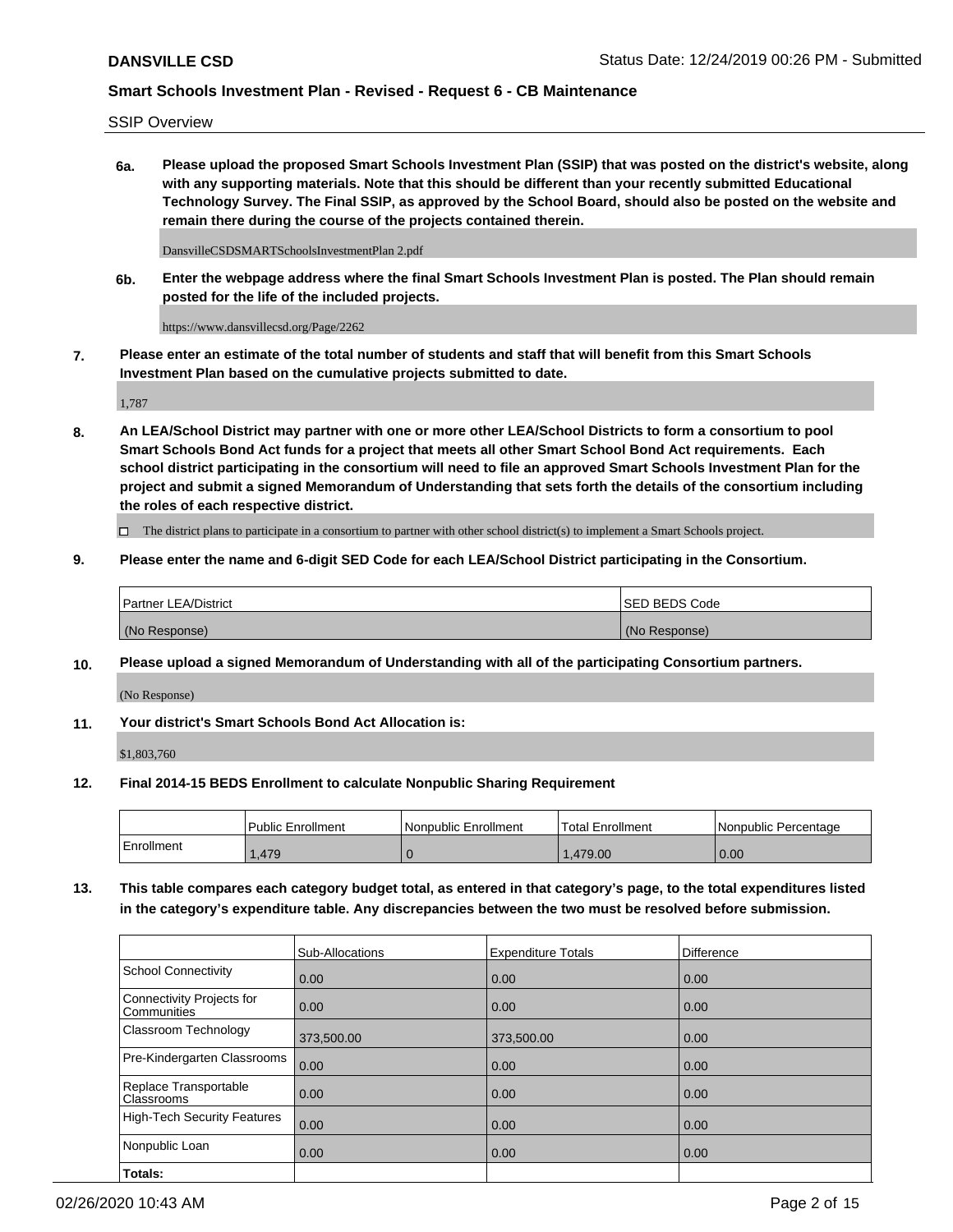SSIP Overview

| Sub-Allocations | Expenditure Totals | <b>Difference</b> |
|-----------------|--------------------|-------------------|
| 373.500         | 373.500            |                   |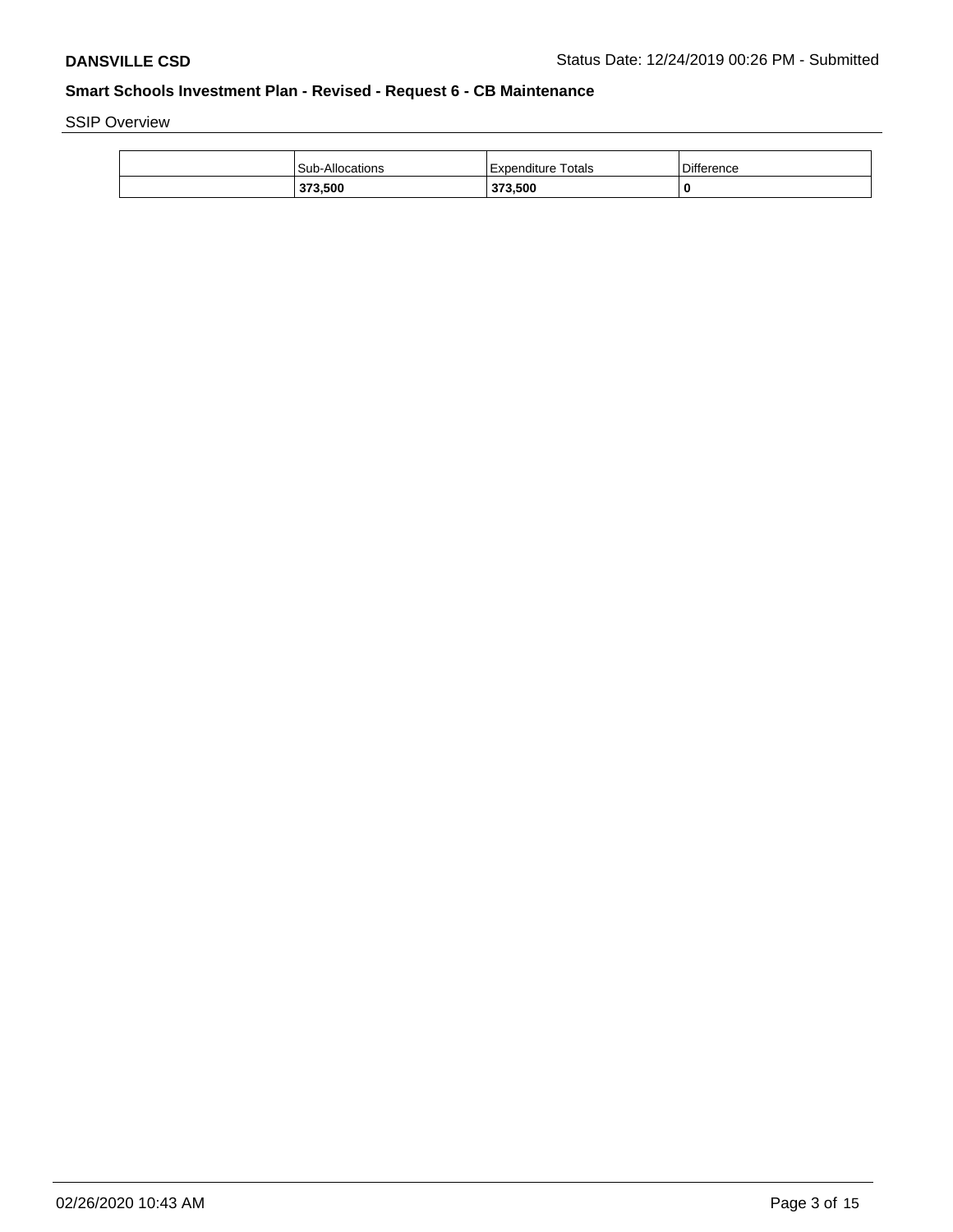School Connectivity

- **1. In order for students and faculty to receive the maximum benefit from the technology made available under the Smart Schools Bond Act, their school buildings must possess sufficient connectivity infrastructure to ensure that devices can be used during the school day. Smart Schools Investment Plans must demonstrate that:**
	- **• sufficient infrastructure that meets the Federal Communications Commission's 100 Mbps per 1,000 students standard currently exists in the buildings where new devices will be deployed, or**
	- **• is a planned use of a portion of Smart Schools Bond Act funds, or**
	- **• is under development through another funding source.**

**Smart Schools Bond Act funds used for technology infrastructure or classroom technology investments must increase the number of school buildings that meet or exceed the minimum speed standard of 100 Mbps per 1,000 students and staff within 12 months. This standard may be met on either a contracted 24/7 firm service or a "burstable" capability. If the standard is met under the burstable criteria, it must be:**

**1. Specifically codified in a service contract with a provider, and**

**2. Guaranteed to be available to all students and devices as needed, particularly during periods of high demand, such as computer-based testing (CBT) periods.**

**Please describe how your district already meets or is planning to meet this standard within 12 months of plan submission.**

(No Response)

**1a. If a district believes that it will be impossible to meet this standard within 12 months, it may apply for a waiver of this requirement, as described on the Smart Schools website. The waiver must be filed and approved by SED prior to submitting this survey.**

 $\Box$  By checking this box, you are certifying that the school district has an approved waiver of this requirement on file with the New York State Education Department.

**2. Connectivity Speed Calculator (Required). If the district currently meets the required speed, enter "Currently Met" in the last box: Expected Date When Required Speed Will be Met.**

|                  | l Number of     | Required Speed | Current Speed in | Expected Speed  | Expected Date                           |
|------------------|-----------------|----------------|------------------|-----------------|-----------------------------------------|
|                  | <b>Students</b> | In Mbps        | l Mbps           | to be Attained  | When Required                           |
|                  |                 |                |                  |                 | l Within 12 Months ISpeed Will be Met l |
| Calculated Speed | (No Response)   | 0.00           | (No Response)    | l (No Response) | l (No Response)                         |

**3. Describe how you intend to use Smart Schools Bond Act funds for high-speed broadband and/or wireless connectivity projects in school buildings.**

(No Response)

**4. Describe the linkage between the district's District Instructional Technology Plan and how the proposed projects will improve teaching and learning. (There should be a link between your response to this question and your responses to Question 1 in Section IV - NYSED Initiatives Alignment: "Explain how the district use of instructional technology will serve as a part of a comprehensive and sustained effort to support rigorous academic standards attainment and performance improvement for students."** 

**Your answer should also align with your answers to the questions in Section II - Strategic Technology Planning and the associated Action Steps in Section III - Action Plan.)**

(No Response)

**5. If the district wishes to have students and staff access the Internet from wireless devices within the school building, or in close proximity to it, it must first ensure that it has a robust Wi-Fi network in place that has sufficient bandwidth to meet user demand.**

**Please describe how you have quantified this demand and how you plan to meet this demand.**

(No Response)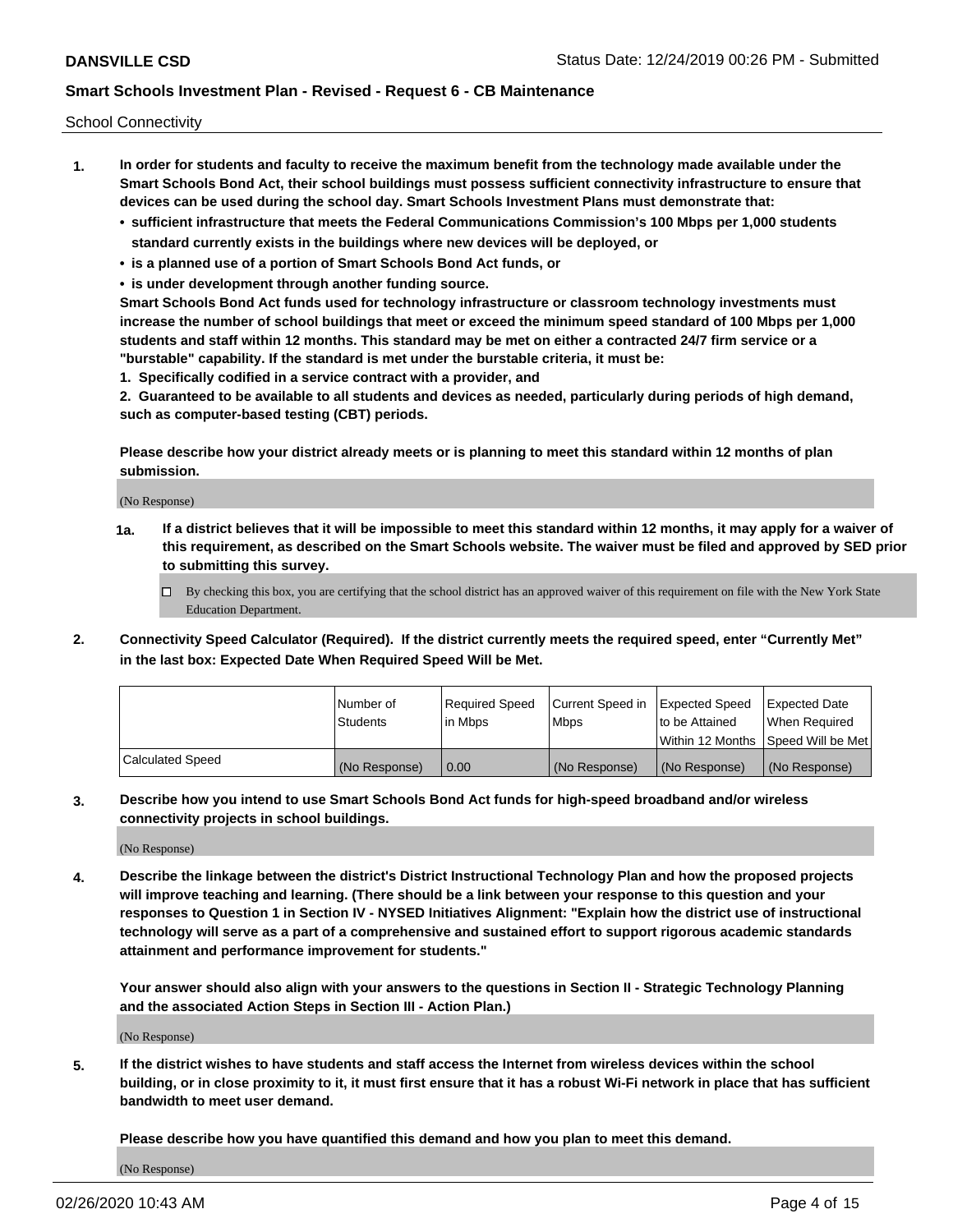School Connectivity

**6. Smart Schools plans with any expenditures in the School Connectivity category require a project number from the Office of Facilities Planning. Districts must submit an SSBA LOI and receive project numbers prior to submitting the SSIP. As indicated on the LOI, some projects may be eligible for a streamlined review and will not require a building permit.**

**Please indicate on a separate row each project number given to you by the Office of Facilities Planning.**

| Project Number |  |
|----------------|--|
| (No Response)  |  |

**7. Certain high-tech security and connectivity infrastructure projects may be eligible for an expedited review process as determined by the Office of Facilities Planning.**

### **Was your project deemed eligible for streamlined review?**

(No Response)

### **8. Include the name and license number of the architect or engineer of record.**

| Name          | License Number |
|---------------|----------------|
| (No Response) | (No Response)  |

### **9. Public Expenditures – Loanable (Counts toward the nonpublic loan calculation)**

| Select the allowable expenditure type.<br>Repeat to add another item under each type. | <b>PUBLIC</b> Items to be<br>l Purchased | Quantity         | l Cost Per Item  | <b>Total Cost</b> |
|---------------------------------------------------------------------------------------|------------------------------------------|------------------|------------------|-------------------|
| (No Response)                                                                         | (No Response)                            | (No<br>Response) | (No<br>Response) | 0.00              |
|                                                                                       |                                          | 0                | 0.00             |                   |

### **10. Public Expenditures – Non-Loanable (Does not count toward nonpublic loan calculation)**

| Select the allowable expenditure<br>type.<br>Repeat to add another item under<br>each type. | <b>PUBLIC</b> Items to be purchased | Quantity      | Cost per Item | <b>Total Cost</b> |
|---------------------------------------------------------------------------------------------|-------------------------------------|---------------|---------------|-------------------|
| (No Response)                                                                               | (No Response)                       | (No Response) | (No Response) | 0.00              |
|                                                                                             |                                     |               | 0.00          |                   |

#### **11. Final 2014-15 BEDS Enrollment to calculate Nonpublic Sharing Requirement (no changes allowed.)**

|            | Public Enrollment | Nonpublic Enrollment | 'Total Enrollment | l Nonpublic Percentage |
|------------|-------------------|----------------------|-------------------|------------------------|
| Enrollment | .479              |                      | .479.00           | 0.00                   |

### **12. Total Public Budget - Loanable (Counts toward the nonpublic loan calculation)**

|                                                      | Public Allocations | <b>Estimated Nonpublic Loan</b><br>Amount | Estimated Total Sub-Allocations |
|------------------------------------------------------|--------------------|-------------------------------------------|---------------------------------|
| Network/Access Costs                                 | (No Response)      | 0.00                                      | 0.00                            |
| School Internal Connections and<br><b>Components</b> | (No Response)      | 0.00                                      | 0.00                            |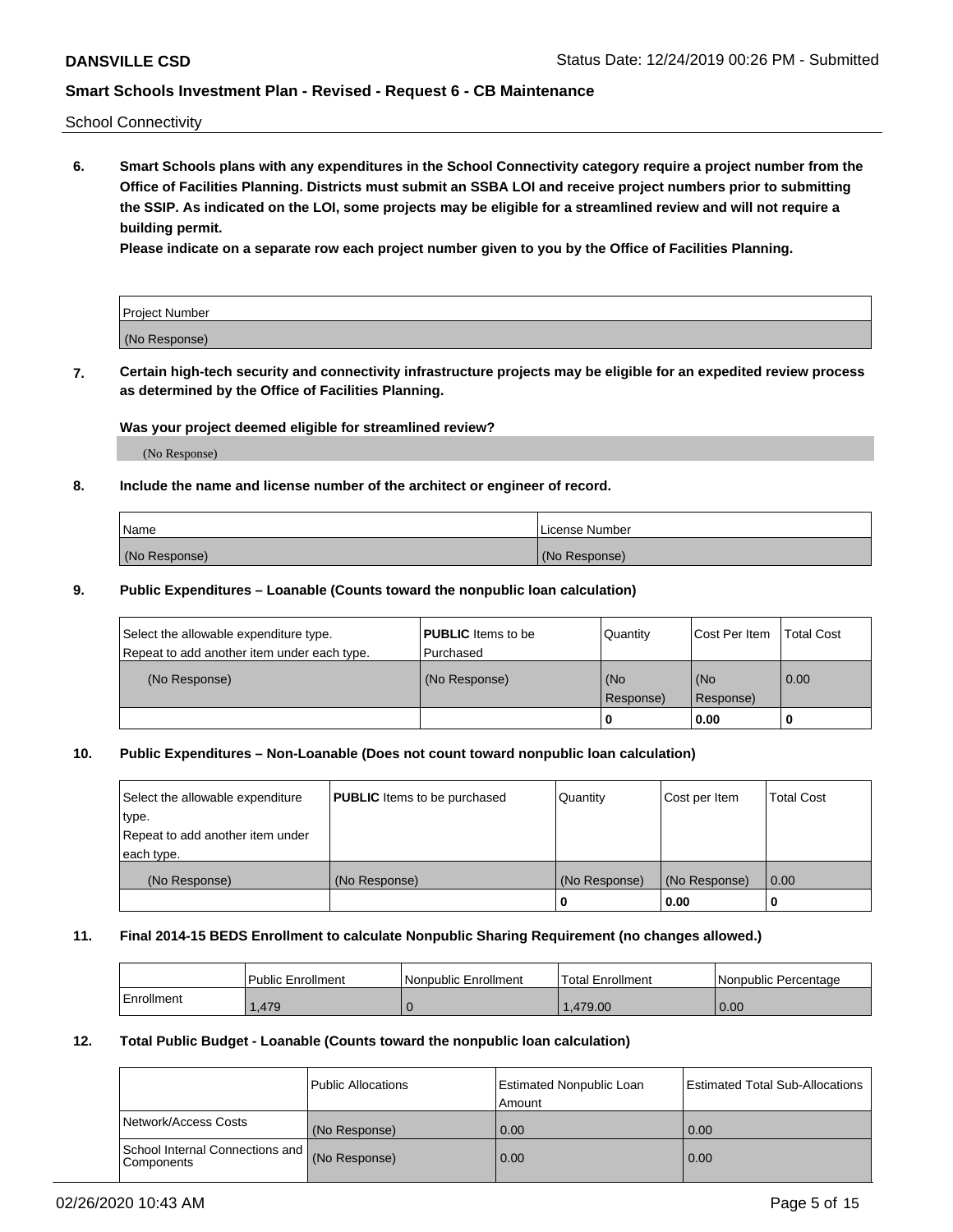School Connectivity

|         | <b>Public Allocations</b> | <b>Estimated Nonpublic Loan</b><br>Amount | <b>Estimated Total Sub-Allocations</b> |
|---------|---------------------------|-------------------------------------------|----------------------------------------|
| Other   | (No Response)             | 0.00                                      | 0.00                                   |
| Totals: | 0.00                      | 0                                         | o                                      |

## **13. Total Public Budget – Non-Loanable (Does not count toward the nonpublic loan calculation)**

|                                                   | Sub-<br>Allocation |
|---------------------------------------------------|--------------------|
| Network/Access Costs                              | (No Response)      |
| <b>Outside Plant Costs</b>                        | (No Response)      |
| <b>School Internal Connections and Components</b> | (No Response)      |
| Professional Services                             | (No Response)      |
| Testing                                           | (No Response)      |
| <b>Other Upfront Costs</b>                        | (No Response)      |
| <b>Other Costs</b>                                | (No Response)      |
| <b>Totals:</b>                                    | 0.00               |

# **14. School Connectivity Totals**

|                          | Total Sub-Allocations |
|--------------------------|-----------------------|
| Total Loanable Items     | 0.00                  |
| Total Non-Ioanable Items | 0.00                  |
| Totals:                  | 0                     |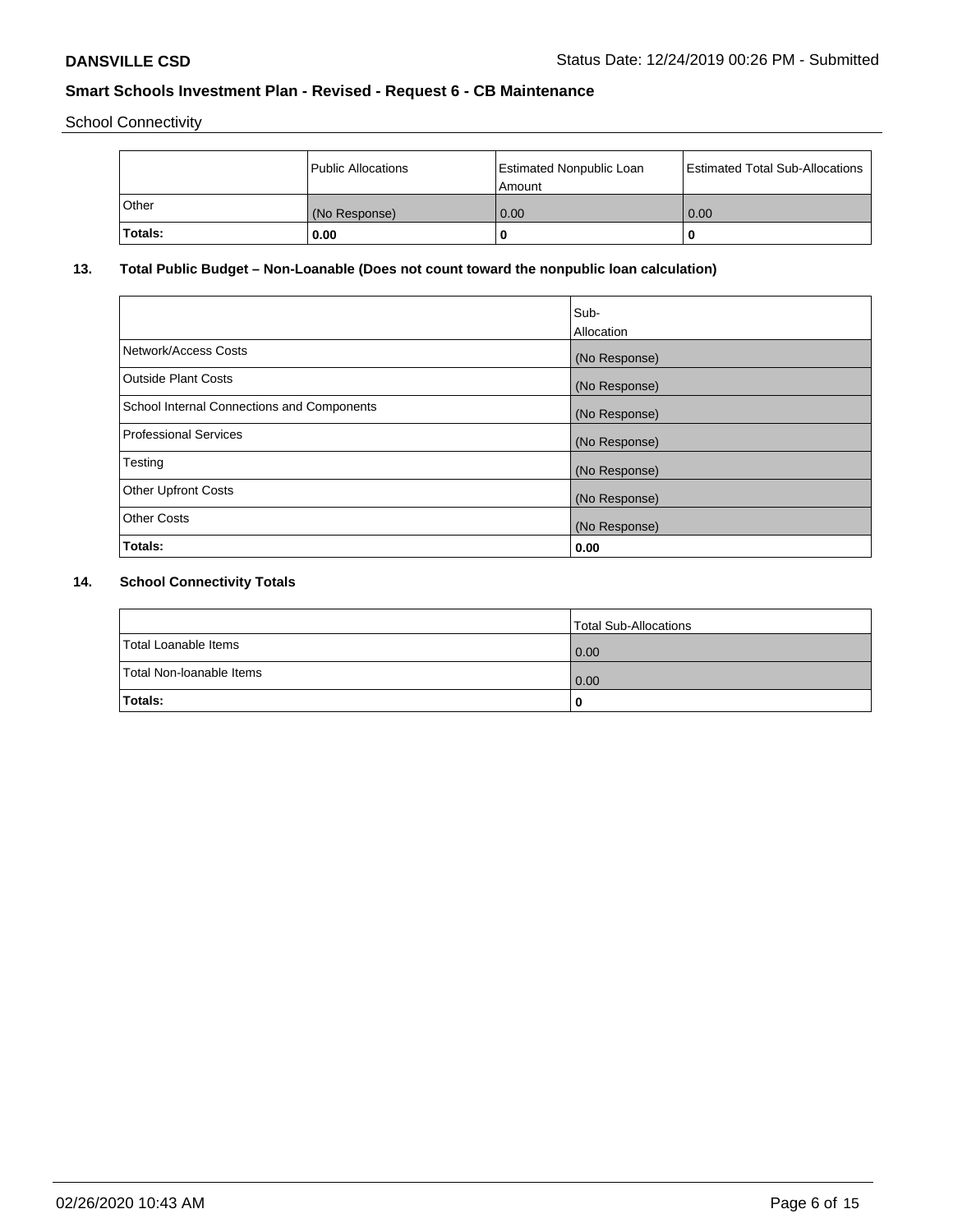Community Connectivity (Broadband and Wireless)

**1. Describe how you intend to use Smart Schools Bond Act funds for high-speed broadband and/or wireless connectivity projects in the community.**

(No Response)

**2. Please describe how the proposed project(s) will promote student achievement and increase student and/or staff access to the Internet in a manner that enhances student learning and/or instruction outside of the school day and/or school building.**

(No Response)

**3. Community connectivity projects must comply with all the necessary local building codes and regulations (building and related permits are not required prior to plan submission).**

 $\Box$  I certify that we will comply with all the necessary local building codes and regulations.

**4. Please describe the physical location of the proposed investment.**

(No Response)

**5. Please provide the initial list of partners participating in the Community Connectivity Broadband Project, along with their Federal Tax Identification (Employer Identification) number.**

| <b>Project Partners</b> | l Federal ID # |
|-------------------------|----------------|
| (No Response)           | (No Response)  |

**6. Please detail the type, quantity, per unit cost and total cost of the eligible items under each sub-category.**

| Select the allowable expenditure | Item to be purchased | Quantity      | Cost per Item | <b>Total Cost</b> |
|----------------------------------|----------------------|---------------|---------------|-------------------|
| type.                            |                      |               |               |                   |
| Repeat to add another item under |                      |               |               |                   |
| each type.                       |                      |               |               |                   |
| (No Response)                    | (No Response)        | (No Response) | (No Response) | 0.00              |
|                                  |                      | o             | 0.00          |                   |

**7. If you are submitting an allocation for Community Connectivity, complete this table.**

**Note that the calculated Total at the bottom of the table must equal the Total allocation for this category that you entered in the SSIP Overview overall budget.**

|                                    | Sub-Allocation |
|------------------------------------|----------------|
| Network/Access Costs               | (No Response)  |
| Outside Plant Costs                | (No Response)  |
| <b>Tower Costs</b>                 | (No Response)  |
| <b>Customer Premises Equipment</b> | (No Response)  |
| <b>Professional Services</b>       | (No Response)  |
| Testing                            | (No Response)  |
| <b>Other Upfront Costs</b>         | (No Response)  |
| <b>Other Costs</b>                 | (No Response)  |
| Totals:                            | 0.00           |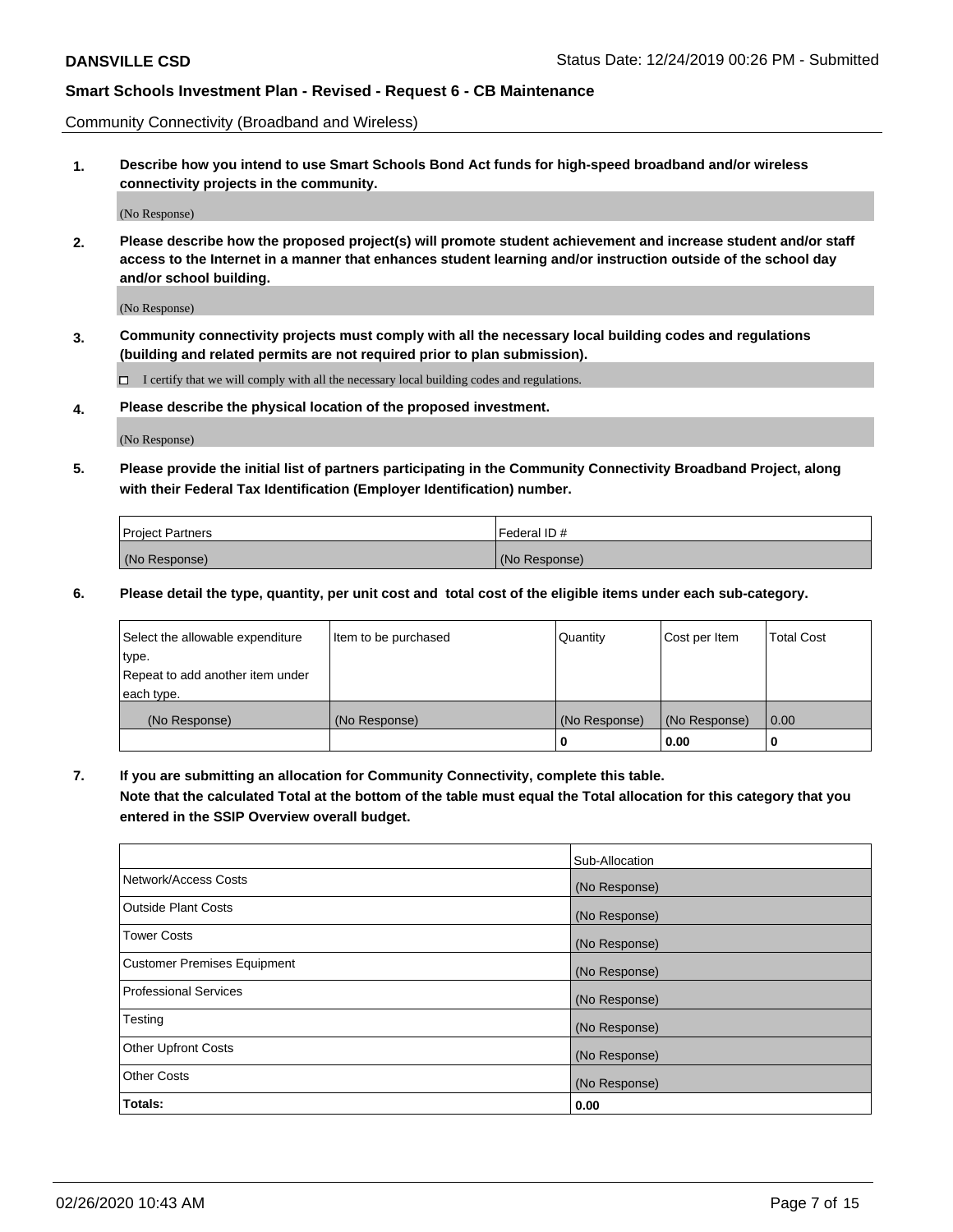### Classroom Learning Technology

**1. In order for students and faculty to receive the maximum benefit from the technology made available under the Smart Schools Bond Act, their school buildings must possess sufficient connectivity infrastructure to ensure that devices can be used during the school day. Smart Schools Investment Plans must demonstrate that sufficient infrastructure that meets the Federal Communications Commission's 100 Mbps per 1,000 students standard currently exists in the buildings where new devices will be deployed, or is a planned use of a portion of Smart Schools Bond Act funds, or is under development through another funding source. Smart Schools Bond Act funds used for technology infrastructure or classroom technology investments must increase the number of school buildings that meet or exceed the minimum speed standard of 100 Mbps per 1,000 students and staff within 12 months. This standard may be met on either a contracted 24/7 firm service or a "burstable" capability. If the standard is met under the burstable criteria, it must be:**

**1. Specifically codified in a service contract with a provider, and**

**2. Guaranteed to be available to all students and devices as needed, particularly during periods of high demand, such as computer-based testing (CBT) periods.**

**Please describe how your district already meets or is planning to meet this standard within 12 months of plan submission.**

The wireless capacity in Dansville CSD has and continues to meet and exceed the minimum requirement. This is verified by our regional BOCES office (EduTech, Wayne-Finger Lakes BOCES). Edutech confirms the District has 300 mbps for 1457 Students and 330 staff which exceeds the requirements set by the FCC.

- **1a. If a district believes that it will be impossible to meet this standard within 12 months, it may apply for a waiver of this requirement, as described on the Smart Schools website. The waiver must be filed and approved by SED prior to submitting this survey.**
	- $\Box$  By checking this box, you are certifying that the school district has an approved waiver of this requirement on file with the New York State Education Department.
- **2. Connectivity Speed Calculator (Required). If the district currently meets the required speed, enter "Currently Met" in the last box: Expected Date When Required Speed Will be Met.**

|                  | l Number of | Required Speed | Current Speed in | Expected Speed     | <b>Expected Date</b> |
|------------------|-------------|----------------|------------------|--------------------|----------------------|
|                  | Students    | lin Mbps       | <b>Mbps</b>      | to be Attained     | When Reauired        |
|                  |             |                |                  | l Within 12 Months | Speed Will be Met    |
| Calculated Speed | 1.457       | 145.70         | 300              | (No Response)      | (No Response)        |

**3. If the district wishes to have students and staff access the Internet from wireless devices within the school building, or in close proximity to it, it must first ensure that it has a robust Wi-Fi network in place that has sufficient bandwidth to meet user demand.**

**Please describe how you have quantified this demand and how you plan to meet this demand.**

Dansville CSD bandwidth capacity has been verified by our regional BOCES (EduTech at Wayne Finger lakes BOCES). Dansville IT staff currently monitor bandwidth usage in the district by taking random snapshots of it at different times during the day. Currently we average less than our allotment of bandwidth. For purposes of planning, we monitor student enrollment, staff coming and going, as well as inventory of all active devices.

**4. All New York State public school districts are required to complete and submit an Instructional Technology Plan survey to the New York State Education Department in compliance with Section 753 of the Education Law and per Part 100.12 of the Commissioner's Regulations.**

**Districts that include educational technology purchases as part of their Smart Schools Investment Plan must have a submitted and approved Instructional Technology Plan survey on file with the New York State Education Department.**

By checking this box, you are certifying that the school district has an approved Instructional Technology Plan survey on file with the New York State Education Department.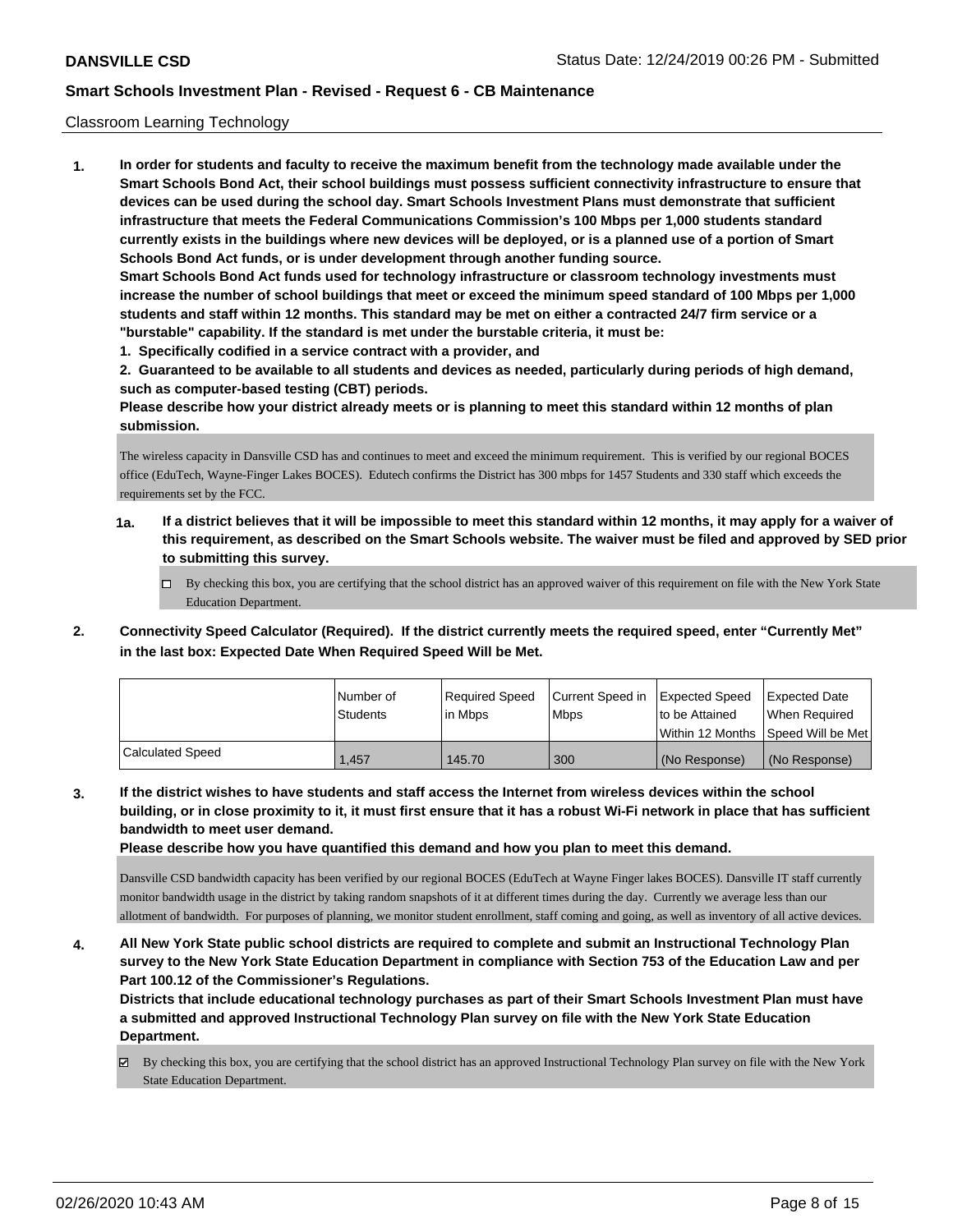### Classroom Learning Technology

## **5. Describe the devices you intend to purchase and their compatibility with existing or planned platforms or systems. Specifically address the adequacy of each facility's electrical, HVAC and other infrastructure necessary to install and support the operation of the planned technology.**

This request 6 is a maintenance request to ensure our 1:1 program maintains an adequate replacement schedule. Devices need to be in reasonable condition and so we maintain a replacement schedule. These Chromebooks also represent a continuation of our current 1:1 which we have had in place since the 2014-15 school year. Electrical power in each classroom is sufficient to run existing equipment and the addition and/or replacement devices requested here. There are sufficient outlets and devices have not been nor will they be plugged into extension cords. These Chromebooks will replace others in several grade levels in accordance with our replacement schedule. These purchases are consistent with and support our overall 1:1 guidance document and our comprehensive technology plan.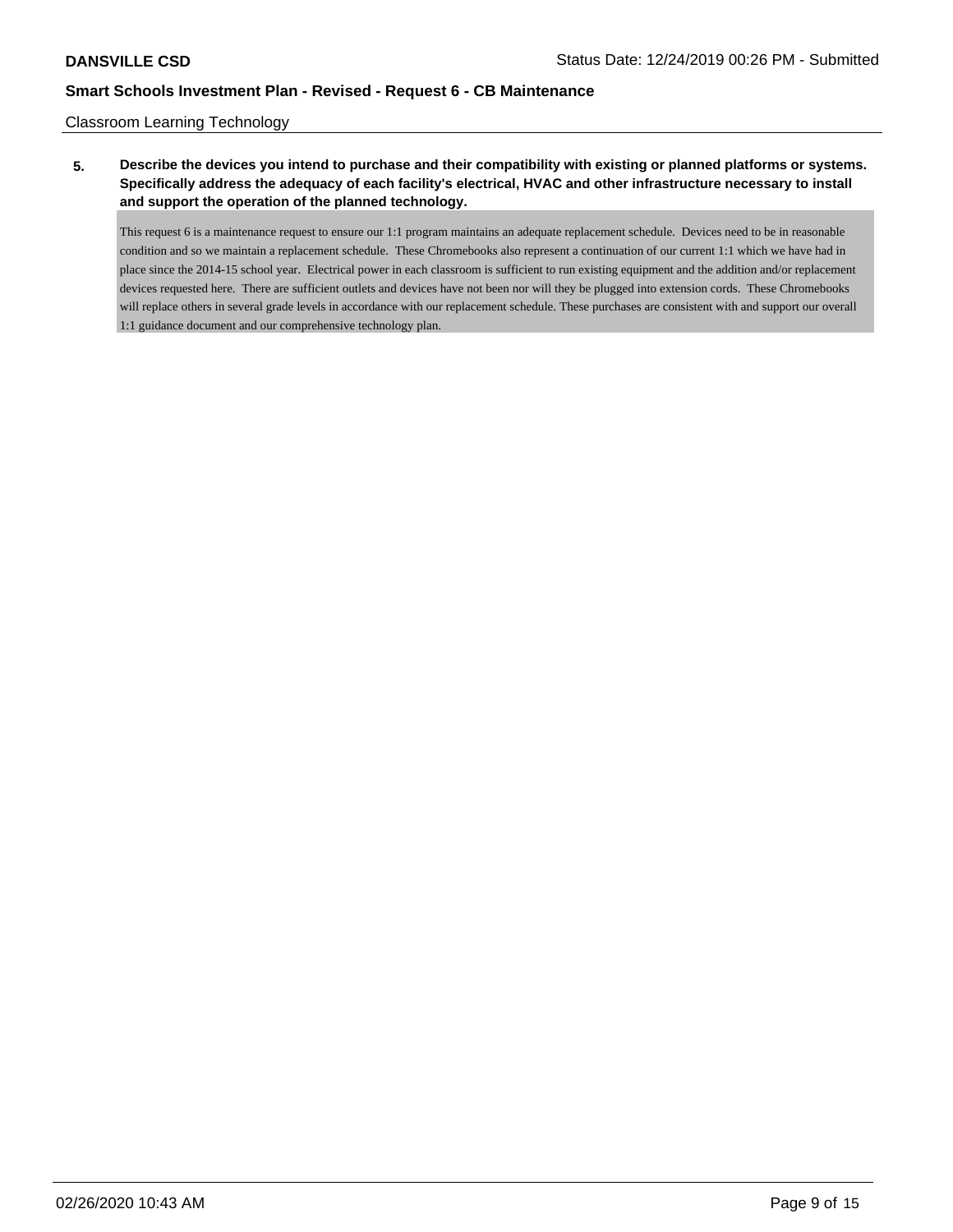### Classroom Learning Technology

- **6. Describe how the proposed technology purchases will:**
	- **> enhance differentiated instruction;**
	- **> expand student learning inside and outside the classroom;**
	- **> benefit students with disabilities and English language learners; and**
	- **> contribute to the reduction of other learning gaps that have been identified within the district.**

**The expectation is that districts will place a priority on addressing the needs of students who struggle to succeed in a rigorous curriculum. Responses in this section should specifically address this concern and align with the district's Instructional Technology Plan (in particular Question 2 of E. Curriculum and Instruction: "Does the district's instructional technology plan address the needs of students with disabilities to ensure equitable access to instruction, materials and assessments?" and Question 3 of the same section: "Does the district's instructional technology plan address the provision of assistive technology specifically for students with disabilities to ensure access to and participation in the general curriculum?")**

**In addition, describe how the district ensures equitable access to instruction, materials and assessments and participation in the general curriculum for both SWD and English Language Learners/Multilingual Learners (ELL/MLL) students.**

Enhance Differentiated Instruction 1 - G-Suite apps continue to not only support but to encourage differentiated instruction - instruction at each student's pace and in collaboration with other students. Teachers are adept at using G-Suite in our 5th year in a 1:1 environment. G-Suite offers many collaborative and assistive features. Teachers can more accurately assure students are learning especially through increased on-the-spot formative assessment. In addition a 1:1 environment allows more blended learning through various programs such as iReady and RAZ Kids to give students the extra time on task at their pace with built in assistive features such as text to speech. The request here seeks to maintain our devices in good working order so that all students continue to have access to G-Suite apps and all the instruction / lessons / amd demonstration of learning through the apps as well as collaboration that are provided. The maintenance of the 1:1 allows all students to continue to participate in blended learning. And finally the maintenance of the 1:1 with touch CBs will facilitate students use of the math features of the NYSED CBT. Touch CBs particularly facilitate more natural expression of math learning. This request allows the continuation of the collaboration between general education and special education to enhance and differentiate general education curriculum making it more accessible to students with disabilities. This submission addresses instructional technology needs at all district buildings and programs.

Expand Student learning inside and outside the Classroom - We have found G-Suite apps for education uniquely makes learning inside and outside the classroom more engaging and available to all students and staff. Teachers have become more and more advanced in used of web based apps and collaborate with each other on expanding their collective digital instructional use specifically to harness technology to enhance and differentiate instruction. In regular use in instruction across classrooms are all the G-Suite apps, as well as many add-ons including Forms, Floobaroo, Goobric and Doctopus, and Google Classroom. In addition we have sought to put students at the center of their learning and good working devices makes that so much more effective and reliable so teachers can explore blended learning options such as iReady and RAZ Kids in addition to more project based learning such as Genius Hour and flipped classrooms. We annually survey staff, students and parents and they continue to report positive learning outcomes. The expenditure of these funds ensures our continued drive toward seamless use of technology to enhance teaching and learning and even more than that as we seek to guide students in co creating and advancing their learning

Benefits to English Language Learners and Special Education - the Dansville district is comprised of less than 1% ELL STudents, however we do not exclude them from instructional technology planning. Their learning needs are part of our planning and access to online learning aimed at ELL students enhances their learning, from translation software, read aloud add-ons, and enhanced ELL support. Technology allows greater communication with families as well. Students with disabilities are similarly an integral part of instructional technology planning. Special education staff are part of the technology planning and have participated in development of plans and strategic use of SMART bond funds. The needs of students with disabilities have been planned for and requested in this and former submissions. The overall goal is to budget for devices to allow us to achieve greater access to the general curriculum and greater independence in their own learning.

Contribution to te reduction of other learning gaps that have been identified within the district - Regular common assessments, formative and summative assessments regularly identify gaps in learning for our students. In addition technology allows us access to greater data analysis to better pinpoint instructional efforts. MTSS and administrative and teacher groups make use of technology in their planning for addressing gaps. Effective instructional technology as well as data analysis is crucial to meeting individual student learning needs and to plan for reteaching and interventions to close learning gaps. Instruction is similarly impacted by thoughtful, strategic use of instructional technology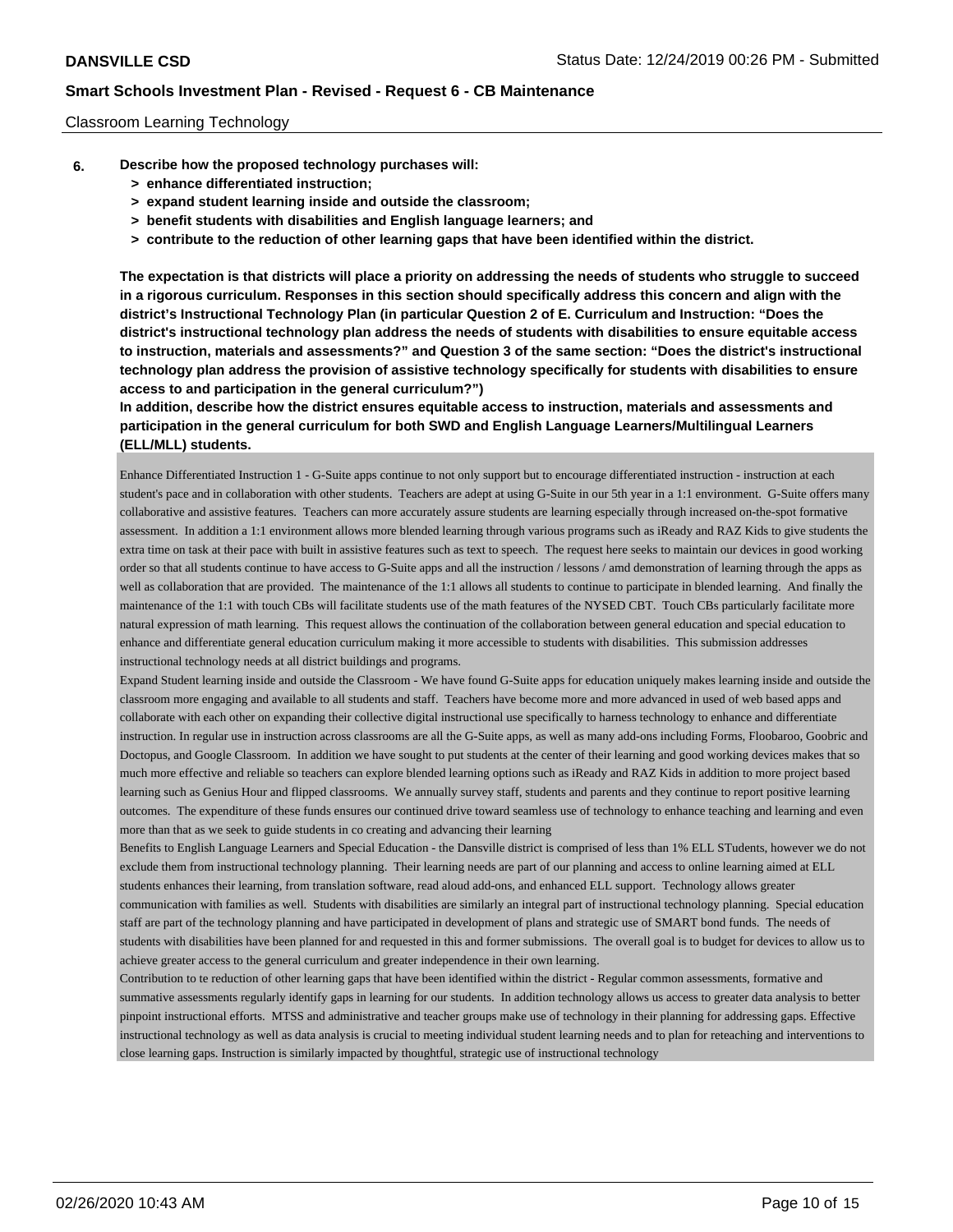### Classroom Learning Technology

**7. Where appropriate, describe how the proposed technology purchases will enhance ongoing communication with parents and other stakeholders and help the district facilitate technology-based regional partnerships, including distance learning and other efforts.**

G-Suite provides many methods to improve communication and collaboration. In addition reliable devices have facilitated communication through a web based app called SeeSaw that has been a wonderful collaboration / communication tool between students, teachers and families in a secure and safe environment. Our student management system online also allows from greater communication between home and school. And this year also we have launched a mobile app that provides many convenient communication methods between school, community and families. Similarly Google Classroom allows greater communication with parents.Students, and families regularly communication / collaborate on these many platforms all on filtered internet. Internet filtering continues on school owned devises at home as well. GoGuardian has made use of technology ensuring students are on task as well as enhancing collaboration

**8. Describe the district's plan to provide professional development to ensure that administrators, teachers and staff can employ the technology purchased to enhance instruction successfully.**

**Note: This response should be aligned and expanded upon in accordance with your district's response to Question 1 of F. Professional Development of your Instructional Technology Plan: "Please provide a summary of professional development offered to teachers and staff, for the time period covered by this plan, to support technology to enhance teaching and learning. Please include topics, audience and method of delivery within your summary."**

The Dansville Technology Plan Survey and our PD Plan all make provision for ongoing PD in appropriate use of instructional technology, instructional strategies, use of district programs and apps, and new instructional technology programs /apps. This is a priority for us and will continue in our planning for 2018-19 as well as 2019-20 and the foreseeable future as professional learning is integral not only to instructional technology but in all areas of education. We promote and support teacher attendance at professional learning offered through our BOCES, other BOCES, NYSCATE, EdTech Team, Teacher Center and other instructional technology offerings. Our instructional technology coach and many teachers who have become expert have regularly been asked to present at regional and statewide conferences. We even had two teachers present at ISTE annual conference last June in Chicago. This experience and knowledge is shared in weekly after school PD called Appy Hours. Teachers and other staff are encouraged regularly to bring "what they do" to teach other teachers and thereby building our collective capacity.

- **9. Districts must contact one of the SUNY/CUNY teacher preparation programs listed on the document on the left side of the page that supplies the largest number of the district's new teachers to request advice on innovative uses and best practices at the intersection of pedagogy and educational technology.**
	- By checking this box, you certify that you have contacted the SUNY/CUNY teacher preparation program that supplies the largest number of your new teachers to request advice on these issues.
	- **9a. Please enter the name of the SUNY or CUNY Institution that you contacted.**

SUNY Geneseo

**9b. Enter the primary Institution phone number.**

585-245-5560

**9c. Enter the name of the contact person with whom you consulted and/or will be collaborating with on innovative uses of technology and best practices.**

Anjoo Sikka, Ph.D. Professor and Dean, Ella Clince Shear School of Education, SUNY Genseo, 1 College Circle, GEneseo, NY 14454

**10. To ensure the sustainability of technology purchases made with Smart Schools funds, districts must demonstrate a long-term plan to maintain and replace technology purchases supported by Smart Schools Bond Act funds. This sustainability plan shall demonstrate a district's capacity to support recurring costs of use that are ineligible for Smart Schools Bond Act funding such as device maintenance, technical support, Internet and wireless fees, maintenance of hotspots, staff professional development, building maintenance and the replacement of incidental items. Further, such a sustainability plan shall include a long-term plan for the replacement of purchased devices and equipment at the end of their useful life with other funding sources.**

 $\boxtimes$  By checking this box, you certify that the district has a sustainability plan as described above.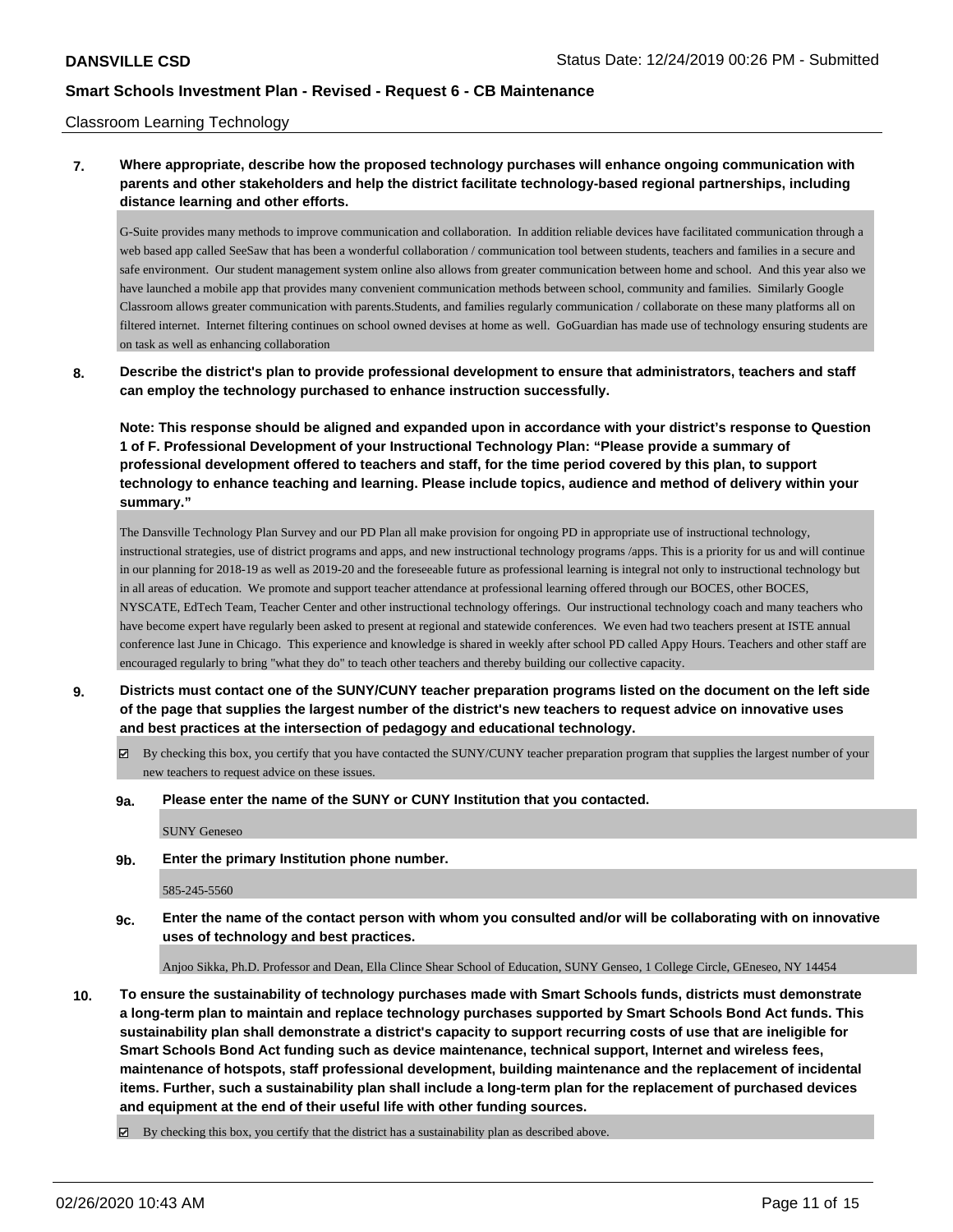Classroom Learning Technology

**11. Districts must ensure that devices purchased with Smart Schools Bond funds will be distributed, prepared for use, maintained and supported appropriately. Districts must maintain detailed device inventories in accordance with generally accepted accounting principles.**

By checking this box, you certify that the district has a distribution and inventory management plan and system in place.

**12. Please detail the type, quantity, per unit cost and total cost of the eligible items under each sub-category.**

| Select the allowable expenditure<br>type.<br>Repeat to add another item under<br>each type. | I Item to be Purchased   | Quantity | Cost per Item | <b>Total Cost</b> |
|---------------------------------------------------------------------------------------------|--------------------------|----------|---------------|-------------------|
| <b>Laptop Computers</b>                                                                     | <b>Touch Chromebooks</b> | 830      | 450.00        | 373,500.00        |
|                                                                                             |                          | 830      | 450.00        | 373,500           |

### **13. Final 2014-15 BEDS Enrollment to calculate Nonpublic Sharing Requirement (no changes allowed.)**

|            | <b>I Public Enrollment</b> | l Nonpublic Enrollment | <b>Total Enrollment</b> | Nonpublic<br>l Percentage |
|------------|----------------------------|------------------------|-------------------------|---------------------------|
| Enrollment | 1.479                      |                        | 1.479.00                | 0.00                      |

### **14. If you are submitting an allocation for Classroom Learning Technology complete this table.**

|                          | Public School Sub-Allocation | <b>Estimated Nonpublic Loan</b><br>Amount<br>(Based on Percentage Above) | <b>Estimated Total Public and</b><br>Nonpublic Sub-Allocation |
|--------------------------|------------------------------|--------------------------------------------------------------------------|---------------------------------------------------------------|
| Interactive Whiteboards  | (No Response)                | 0.00                                                                     | 0.00                                                          |
| <b>Computer Servers</b>  | (No Response)                | 0.00                                                                     | 0.00                                                          |
| <b>Desktop Computers</b> | (No Response)                | 0.00                                                                     | 0.00                                                          |
| <b>Laptop Computers</b>  | 373,500.00                   | 0.00                                                                     | 373,500.00                                                    |
| <b>Tablet Computers</b>  | (No Response)                | 0.00                                                                     | 0.00                                                          |
| <b>Other Costs</b>       | (No Response)                | 0.00                                                                     | 0.00                                                          |
| Totals:                  | 373,500.00                   | 0                                                                        | 373,500                                                       |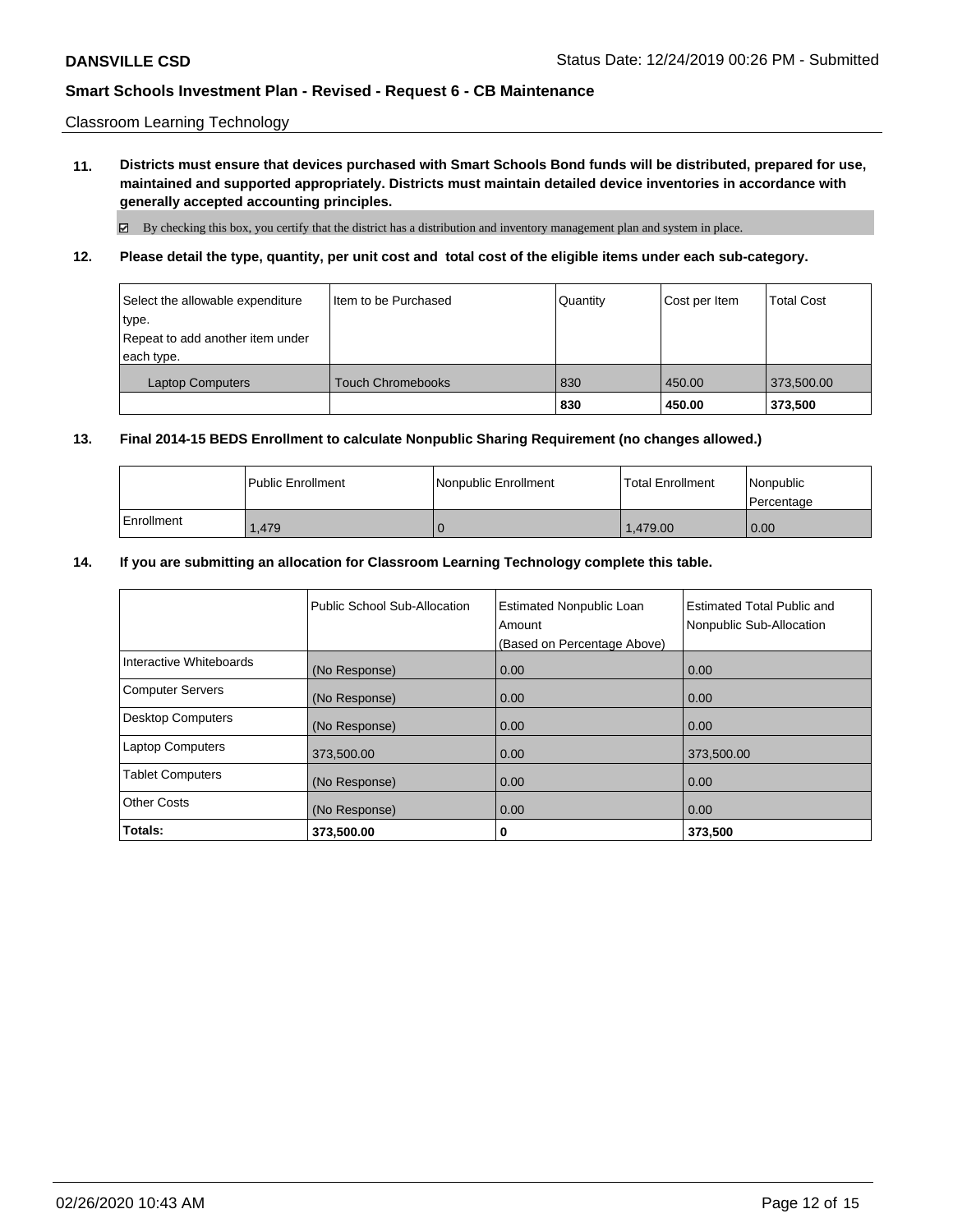### Pre-Kindergarten Classrooms

**1. Provide information regarding how and where the district is currently serving pre-kindergarten students and justify the need for additional space with enrollment projections over 3 years.**

(No Response)

- **2. Describe the district's plan to construct, enhance or modernize education facilities to accommodate prekindergarten programs. Such plans must include:**
	- **Specific descriptions of what the district intends to do to each space;**
	- **An affirmation that new pre-kindergarten classrooms will contain a minimum of 900 square feet per classroom;**
	- **The number of classrooms involved;**
	- **The approximate construction costs per classroom; and**
	- **Confirmation that the space is district-owned or has a long-term lease that exceeds the probable useful life of the improvements.**

(No Response)

**3. Smart Schools Bond Act funds may only be used for capital construction costs. Describe the type and amount of additional funds that will be required to support ineligible ongoing costs (e.g. instruction, supplies) associated with any additional pre-kindergarten classrooms that the district plans to add.**

(No Response)

**4. All plans and specifications for the erection, repair, enlargement or remodeling of school buildings in any public school district in the State must be reviewed and approved by the Commissioner. Districts that plan capital projects using their Smart Schools Bond Act funds will undergo a Preliminary Review Process by the Office of Facilities Planning.**

**Please indicate on a separate row each project number given to you by the Office of Facilities Planning.**

| Project Number |  |
|----------------|--|
| (No Response)  |  |
|                |  |

**5. Please detail the type, quantity, per unit cost and total cost of the eligible items under each sub-category.**

| Select the allowable expenditure | Item to be purchased | Quantity      | Cost per Item | <b>Total Cost</b> |
|----------------------------------|----------------------|---------------|---------------|-------------------|
| type.                            |                      |               |               |                   |
| Repeat to add another item under |                      |               |               |                   |
| each type.                       |                      |               |               |                   |
| (No Response)                    | (No Response)        | (No Response) | (No Response) | 0.00              |
|                                  |                      | U             | 0.00          |                   |

**6. If you have made an allocation for Pre-Kindergarten Classrooms, complete this table. Note that the calculated Total at the bottom of the table must equal the Total allocation for this category that you entered in the SSIP Overview overall budget.**

|                                          | Sub-Allocation |
|------------------------------------------|----------------|
| Construct Pre-K Classrooms               | (No Response)  |
| Enhance/Modernize Educational Facilities | (No Response)  |
| <b>Other Costs</b>                       | (No Response)  |
| Totals:                                  | 0.00           |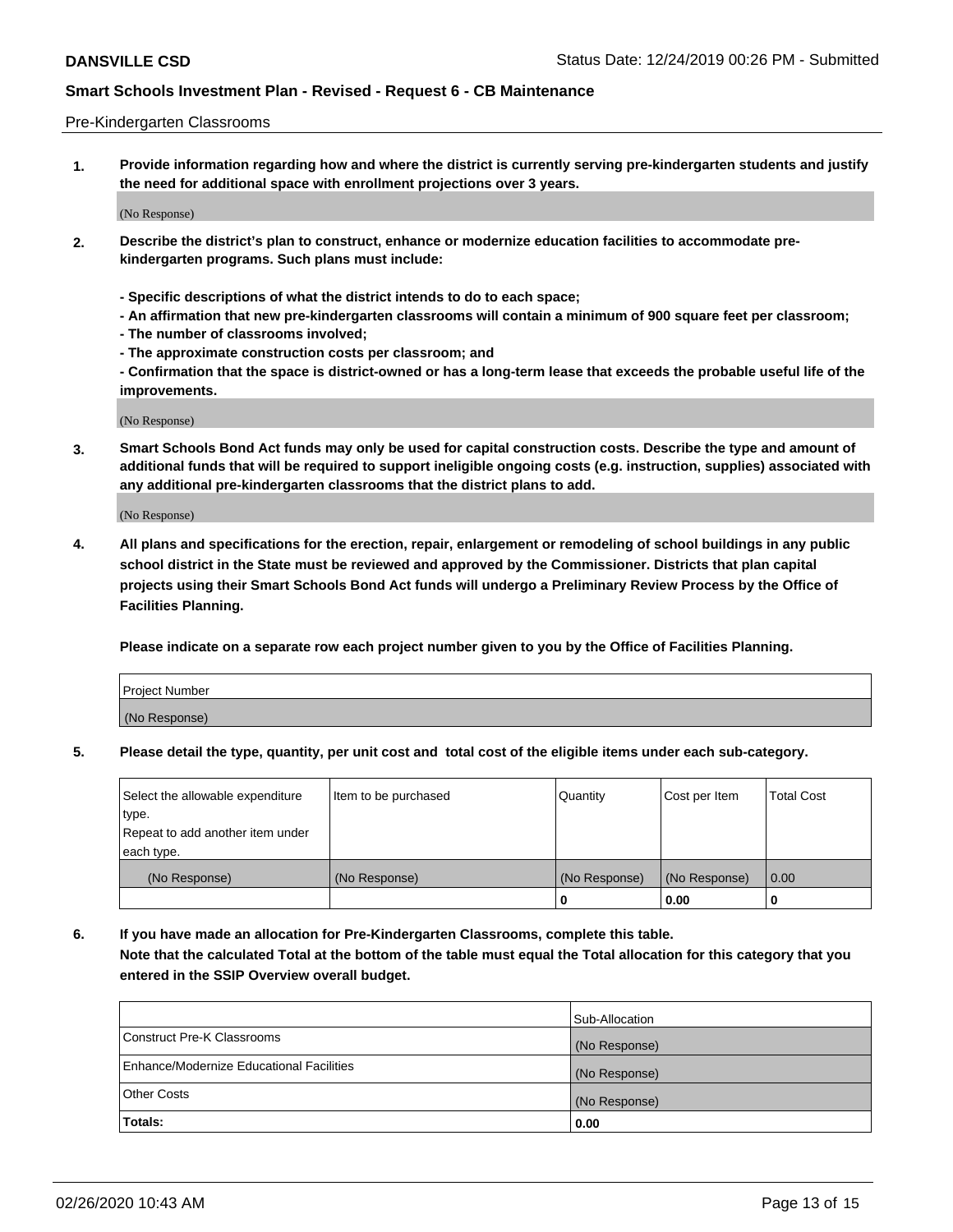Replace Transportable Classrooms

**1. Describe the district's plan to construct, enhance or modernize education facilities to provide high-quality instructional space by replacing transportable classrooms.**

(No Response)

**2. All plans and specifications for the erection, repair, enlargement or remodeling of school buildings in any public school district in the State must be reviewed and approved by the Commissioner. Districts that plan capital projects using their Smart Schools Bond Act funds will undergo a Preliminary Review Process by the Office of Facilities Planning.**

**Please indicate on a separate row each project number given to you by the Office of Facilities Planning.**

| Project Number |  |
|----------------|--|
|                |  |
|                |  |
|                |  |
| (No Response)  |  |
|                |  |
|                |  |

**3. For large projects that seek to blend Smart Schools Bond Act dollars with other funds, please note that Smart Schools Bond Act funds can be allocated on a pro rata basis depending on the number of new classrooms built that directly replace transportable classroom units.**

**If a district seeks to blend Smart Schools Bond Act dollars with other funds describe below what other funds are being used and what portion of the money will be Smart Schools Bond Act funds.**

(No Response)

**4. Please detail the type, quantity, per unit cost and total cost of the eligible items under each sub-category.**

| Select the allowable expenditure | Item to be purchased | Quantity      | Cost per Item | Total Cost |
|----------------------------------|----------------------|---------------|---------------|------------|
| ∣type.                           |                      |               |               |            |
| Repeat to add another item under |                      |               |               |            |
| each type.                       |                      |               |               |            |
| (No Response)                    | (No Response)        | (No Response) | (No Response) | 0.00       |
|                                  |                      | u             | 0.00          |            |

**5. If you have made an allocation for Replace Transportable Classrooms, complete this table. Note that the calculated Total at the bottom of the table must equal the Total allocation for this category that you entered in the SSIP Overview overall budget.**

|                                                | Sub-Allocation |
|------------------------------------------------|----------------|
| Construct New Instructional Space              | (No Response)  |
| Enhance/Modernize Existing Instructional Space | (No Response)  |
| Other Costs                                    | (No Response)  |
| Totals:                                        | 0.00           |